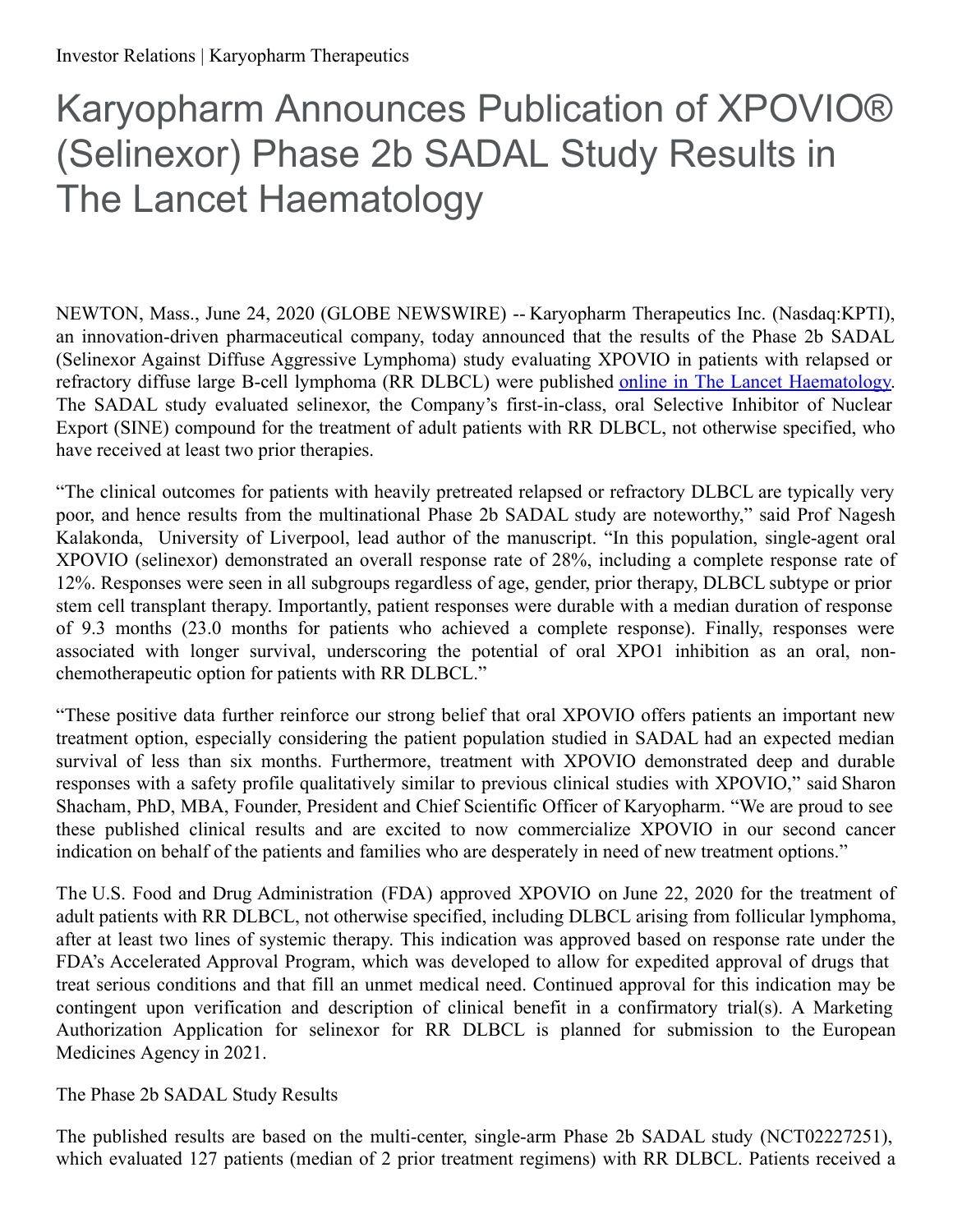fixed 60 mg dose of XPOVIO given orally twice weekly for a four-week cycle. Patients with germinal center B-cell (GCB) or non-GCB subtypes of DLBCL were included in enrollment.

The SADAL study met its primary endpoint of overall response rate (ORR) with an ORR of 28%, including 15 complete responses (CRs) and 21 partial responses (PRs). An additional 11 patients experienced stable disease (SD) for a disease control rate of 37.0%. The ORR in the 59 patients with the GCB-subtype was 34% and the ORR in the 63 patients with the non-GCB subtype was 21%. In addition, there were 5 patients enrolled whose subtype was unclassified and 1 of these patients achieved a CR while 2 of these patients achieved a partial response (PR).

Key secondary endpoints included a median duration of response (DOR) in the responding patients of 9.3 months and median overall survival (OS) across the entire study population of 9.1 months. Median OS has not yet been reached in patients who achieved either a CR or PR. In patients who had stable disease, the median OS was 18.3 months. Patients whose disease progressed or had no response to XPOVIO had a median OS of 4.3 months, which is consistent with the expected poor prognosis for patients who have RR DLBCL and have been previously treated with two or more lines of therapy.

All 127 patients were included in the safety analyses. The most common treatment-related adverse events (AEs) were cytopenias along with gastrointestinal and constitutional symptoms and were generally reversible and managed with dose modifications and/or standard supportive care. The most common non-hematologic AEs were nausea (58%), fatigue (47%), and decreased appetite (37%) and were mostly Grade 1 and 2 events. As expected, the most common Grade 3 and 4 AEs were thrombocytopenia (46%), neutropenia (24%) and anemia (22%) and were generally not associated with clinical sequelae.

The patient population described in this publication includes data from 127 patients in the SADAL study while the FDA approved label includes data from seven additional patients or 134 patients total. As such, there are minor differences in the efficacy and safety percentages between the two sources.

#### About XPOVIO® (selinexor)

XPOVIO is a first-in-class, oral Selective Inhibitor of Nuclear Export (SINE) compound. XPOVIO functions by selectively binding to and inhibiting the nuclear export protein exportin 1 (XPO1, also called CRM1). XPOVIO blocks the nuclear export of tumor suppressor, growth regulatory and anti-inflammatory proteins, leading to accumulation of these proteins in the nucleus and enhancing their anti-cancer activity in the cell. The forced nuclear retention of these proteins can counteract a multitude of the oncogenic pathways that, unchecked, allow cancer cells with severe DNA damage to continue to grow and divide in an unrestrained fashion. Karyopharm received accelerated U.S. Food and Drug Administration (FDA) approval of XPOVIO in July 2019 in combination with dexamethasone for the treatment of adult patients with relapsed refractory multiple myeloma (RRMM) who have received at least four prior therapies and whose disease is refractory to at least two proteasome inhibitors, at least two immunomodulatory agents, and an anti-CD38 monoclonal antibody. Karyopharm has also submitted a Marketing Authorization Application (MAA) to the European Medicines Agency (EMA) with a request for conditional approval of selinexor in this same RRMM indication. Karyopharm submitted a supplemental New Drug Application (sNDA) to the FDA requesting an expansion of its current indication to include the treatment for patients with multiple myeloma after at least one prior line of therapy based on the positive results from the Phase 3 BOSTON study which evaluated selinexor in combination with Velcade® (bortezomib) and low-dose dexamethasone. In June 2020, Karyopharm received accelerated FDA approval of XPOVIO for its second indication in adult patients with relapsed or refractory diffuse large B-cell lymphoma (DLBCL), not otherwise specified, including DLBCL arising from follicular lymphoma, after at least 2 lines of systemic therapy. Selinexor is also being evaluated in several other mid-and later-phase clinical trials across multiple cancer indications, including as a potential backbone therapy in combination with approved myeloma therapies (STOMP), in liposarcoma (SEAL) and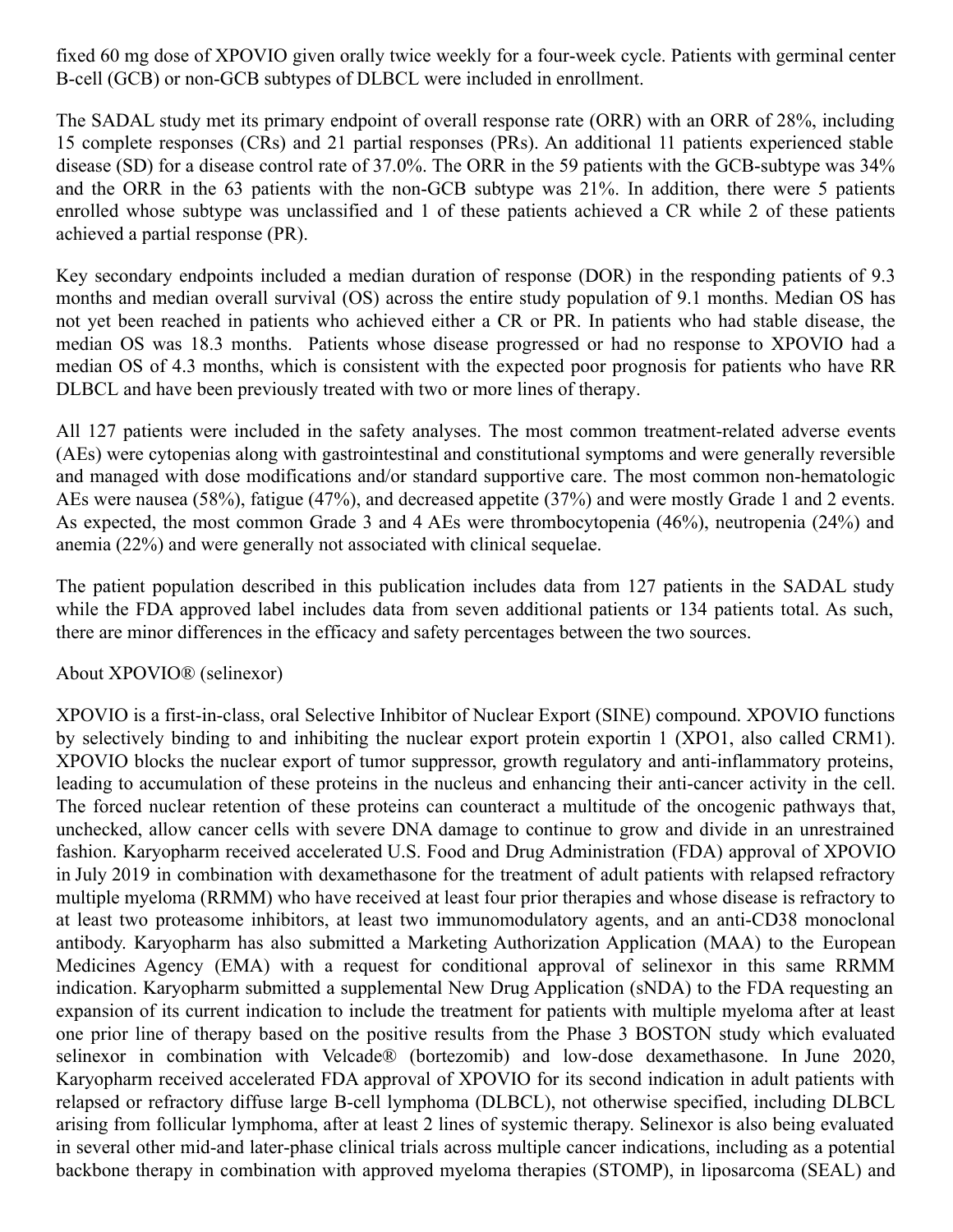in endometrial cancer (SIENDO), among others. Additional Phase 1, Phase 2 and Phase 3 studies are ongoing or currently planned, including multiple studies in combination with approved therapies in a variety of tumor types to further inform Karyopharm's clinical development priorities for selinexor. Additional clinical trial information for selinexor is available at [www.clinicaltrials.gov](http://www.clinicaltrials.gov/).

For more information about Karyopharm's products or clinical trials, please contact the Medical Information department at:

Tel: +1 (888) 209-9326 Email: [medicalinformation@karyopharm.com](mailto:medicalinformation@karyopharm.com)

## IMPORTANT SAFETY INFORMATION

Thrombocytopenia: XPOVIO can cause life-threatening thrombocytopenia, potentially leading to hemorrhage. Thrombocytopenia was reported in patients with multiple myeloma (MM) and developed or worsened in patients with DLBCL.

Thrombocytopenia is the leading cause of dosage modifications. Monitor platelet counts at baseline and throughout treatment. Monitor more frequently during the first 3 months of treatment. Institute platelet transfusion and/or other treatments as clinically indicated. Monitor patients for signs and symptoms of bleeding and evaluate promptly. Interrupt, reduce dose, or permanently discontinue based on severity of adverse reaction.

Neutropenia: XPOVIO can cause life-threatening neutropenia, potentially increasing the risk of infection. Neutropenia and febrile neutropenia occurred in patients with MM and in patients with DLBCL.

Obtain white blood cell counts with differential at baseline and throughout treatment. Monitor more frequently during the first 3 months of treatment. Monitor patients for signs and symptoms of concomitant infection and evaluate promptly. Consider supportive measures, including antimicrobials and growth factors (e.g., G-CSF). Interrupt, reduce dose, or permanently discontinue based on severity of adverse reaction (AR).

Gastrointestinal Toxicity: XPOVIO can cause severe gastrointestinal toxicities in patients with MM and DLBCL.

Nausea/Vomiting: Provide prophylactic antiemetics. Administer 5-HT3 receptor antagonists and other antinausea agents prior to and during treatment with XPOVIO. Interrupt, reduce dose, or permanently discontinue based on severity of ARs. Administer intravenous fluids to prevent dehydration and replace electrolytes as clinically indicated.

Diarrhea: Interrupt, reduce dose, or permanently discontinue based on severity of ARs. Provide standard antidiarrheal agents, administer intravenous fluids to prevent dehydration, and replace electrolytes as clinically indicated.

Anorexia/Weight Loss: Monitor weight, nutritional status, and volume status at baseline and throughout treatment. Monitor more frequently during the first 3 months of treatment. Interrupt, reduce dose, or permanently discontinue based on severity of ARs. Provide nutritional support, fluids, and electrolyte repletion as clinically indicated.

Hyponatremia: XPOVIO can cause severe or life-threatening hyponatremia. Hyponatremia developed in patients with MM and in patients with DLBCL.

Monitor sodium level at baseline and throughout treatment. Monitor more frequently during the first 2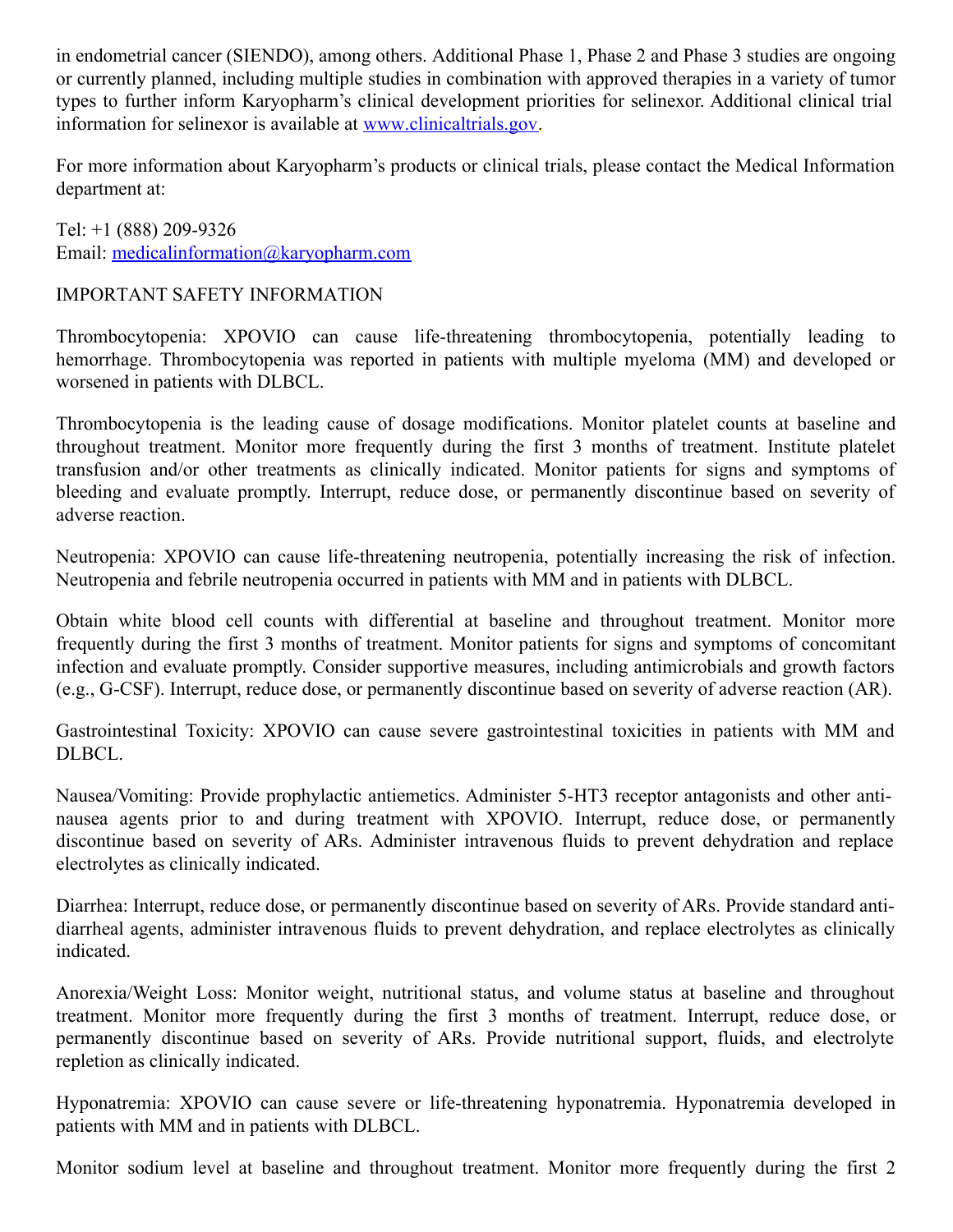months of treatment. Correct sodium levels for concurrent hyperglycemia (serum glucose >150 mg/dL) and high serum paraprotein levels. Assess hydration status and manage hyponatremia per clinical guidelines, including intravenous saline and/or salt tablets as appropriate and dietary review. Interrupt, reduce dose, or permanently discontinue based on severity of the AR.

Serious Infection: XPOVIO can cause serious and fatal infections. Most infections were not associated with Grade 3 or higher neutropenia. Atypical infections reported after taking XPOVIO include, but are not limited to, fungal pneumonia and herpesvirus infection.

Monitor for signs and symptoms of infection, and evaluate and treat promptly.

Neurological Toxicity: XPOVIO can cause life-threatening neurological toxicities.

Coadministration of XPOVIO with other products that cause dizziness or mental status changes may increase the risk of neurological toxicity.

Advise patients to refrain from driving and engaging in hazardous occupations or activities, such as operating heavy or potentially dangerous machinery, until the neurological toxicity fully resolves. Optimize hydration status, hemoglobin level, and concomitant medications to avoid exacerbating dizziness or mental status changes. Institute fall precautions as appropriate.

Embryo-Fetal Toxicity: XPOVIO can cause fetal harm when administered to a pregnant woman.

Advise pregnant women of the potential risk to a fetus. Advise females of reproductive potential and males with a female partner of reproductive potential to use effective contraception during treatment with XPOVIO and for 1 week after the last dose.

#### ADVERSE REACTIONS

The most common adverse reactions (ARs) in  $\geq$ 20% of patients with MM are thrombocytopenia, fatigue, nausea, anemia, decreased appetite, decreased weight, diarrhea, vomiting, hyponatremia, neutropenia, leukopenia, constipation, dyspnea, and upper respiratory tract infection.

The most common ARs, excluding laboratory abnormalities, in  $\geq$ 20% of patients with DLBCL are fatigue, nausea, diarrhea, appetite decrease, weight decrease, constipation, vomiting, and pyrexia. Grade 3-4 laboratory abnormalities in ≥15% of patients included thrombocytopenia, lymphopenia, neutropenia, anemia, and hyponatremia. Grade 4 laboratory abnormalities in  $\geq$ 5% were thrombocytopenia, lymphopenia, and neutropenia.

In patients with MM, fatal ARs occurred in 9% of patients. Serious ARs occurred in 58% of patients. Treatment discontinuation rate due to ARs was 27%. The most frequent ARs requiring permanent discontinuation in ≥4% of patients included fatigue, nausea, and thrombocytopenia.

In patients with DLBCL, fatal ARs occurred in 3.7% of patients within 30 days, and 5% of patients within 60 days of last treatment; the most frequent fatal AR was infection (4.5% of patients). Serious ARs occurred in 46% of patients; the most frequent serious AR was infection. Discontinuation due to ARs occurred in 17% of patients.

## USE IN SPECIFIC POPULATIONS

In MM, no overall difference in effectiveness of XPOVIO was observed in patients  $>65$  years old when compared with younger patients. Patients ≥75 years old had a higher incidence of discontinuation due to an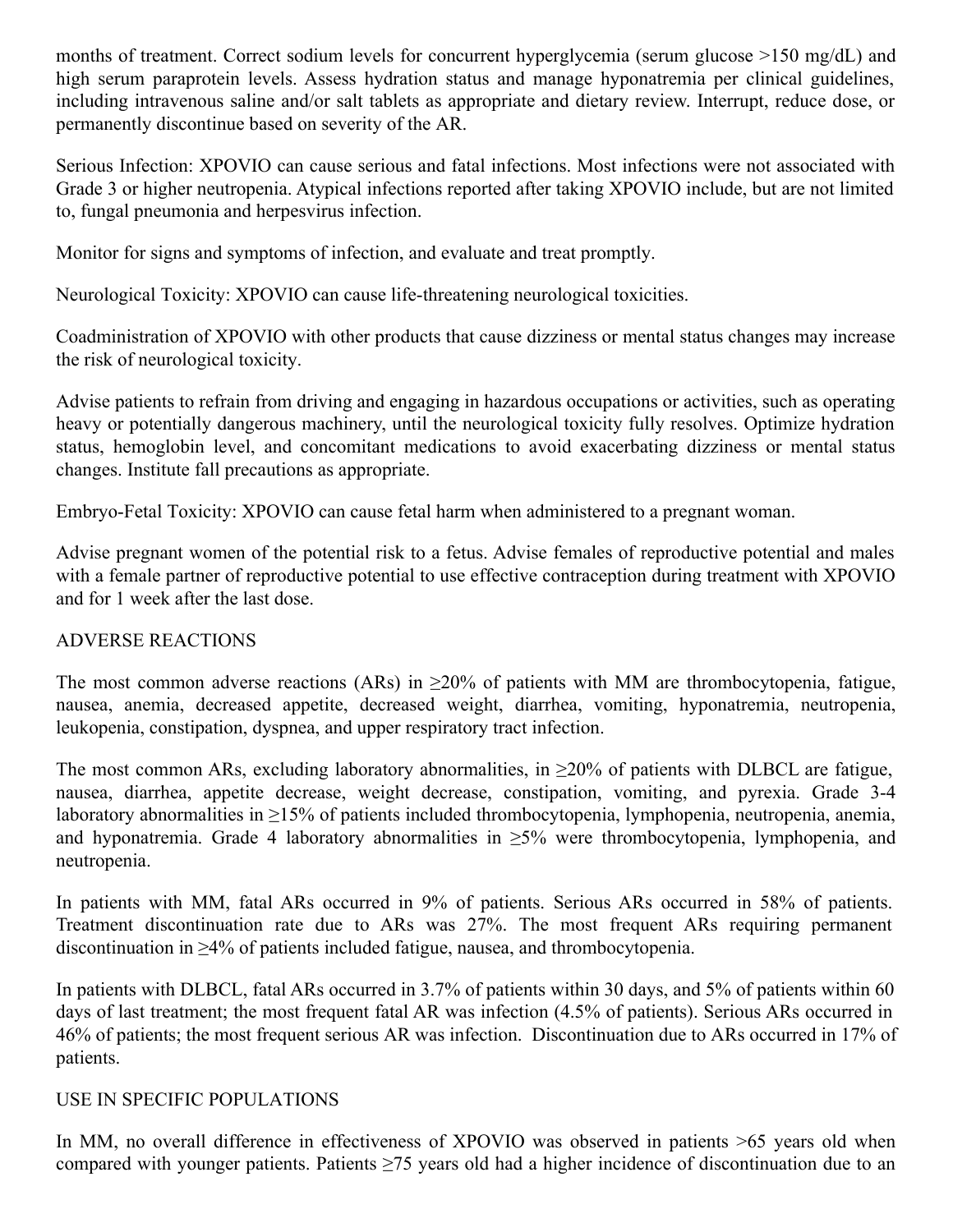AR than younger patients, a higher incidence of serious ARs, and a higher incidence of fatal ARs.

Clinical studies in patients with relapsed or refractory DLBCL did not include sufficient numbers of patients aged 65 and over to determine whether they respond differently from younger patients.

The effect of end-stage renal disease (CLCR <15 mL/min) or hemodialysis on XPOVIO pharmacokinetics is unknown.

Please see full Prescribing Information.

To report SUSPECTED ADVERSE REACTIONS, contact Karyopharm Therapeutics Inc. at 1-888-209- 9326 or FDA at 1-800-FDA-1088 or www.fda.gov/medwatch.

### About Karyopharm Therapeutics

Karyopharm Therapeutics Inc. (Nasdaq: KPTI) is an innovation-driven pharmaceutical company dedicated to the discovery, development, and commercialization of novel first-in-class drugs directed against nuclear export and related targets for the treatment of cancer and other major diseases. Karyopharm's Selective Inhibitor of Nuclear Export (SINE) compounds function by binding with and inhibiting the nuclear export protein XPO1 (or CRM1). Karyopharm's lead compound, XPOVIO® (selinexor), received accelerated approval from the U.S. Food and Drug Administration (FDA) in July 2019 in combination with dexamethasone as a treatment for patients with heavily pretreated multiple myeloma. In June 2020, XPOVIO was approved by the FDA as a treatment for patients with relapsed or refractory diffuse large B-cell lymphoma. A Marketing Authorization Application for selinexor for patients with heavily pretreated multiple myeloma is also currently under review by the European Medicines Agency. In addition to single-agent and combination activity against a variety of human cancers, SINE compounds have also shown biological activity in models of neurodegeneration, inflammation, autoimmune disease, certain viruses and woundhealing. Karyopharm has several investigational programs in clinical or preclinical development. For more information, please visit [www.karyopharm.com](http://www.karyopharm.com/).

#### Forward-Looking Statements

This press release contains forward-looking statements within the meaning of The Private Securities Litigation Reform Act of 1995. Such forward-looking statements include those regarding Karyopharm's beliefs regarding XPOVIO's ability to treat patients with relapsed or refractory diffuse large B-cell lymphoma and expectations related to other XPOVIO regulatory submissions. Such statements are subject to numerous important factors, risks and uncertainties, many of which are beyond Karyopharm's control, that may cause actual events or results to differ materially from Karyopharm's current expectations. For example, there can be no guarantee that any positive developments in the development or commercialization of Karyopharm's drug candidate portfolio will result in stock price appreciation. Management's expectations and, therefore, any forward-looking statements in this press release could also be affected by risks and uncertainties relating to a number of other factors, including the following: the risk that the COVID-19 pandemic could disrupt Karyopharm's business more severely than it currently anticipates, including by reducing sales of XPOVIO, interrupting or delaying research and development efforts, impacting the ability to procure sufficient supply for the development and commercialization of selinexor or other product candidates, delaying ongoing or planned clinical trials, impeding the execution of business plans, planned regulatory milestones and timelines, or inconveniencing patients; the adoption of XPOVIO in the commercial marketplace, the timing and costs involved in commercializing XPOVIO or any of Karyopharm's drug candidates that receive regulatory approval; the ability to retain regulatory approval of XPOVIO or any of Karyopharm's drug candidates that receive regulatory approval; Karyopharm's results of clinical trials and preclinical studies, including subsequent analysis of existing data and new data received from ongoing and